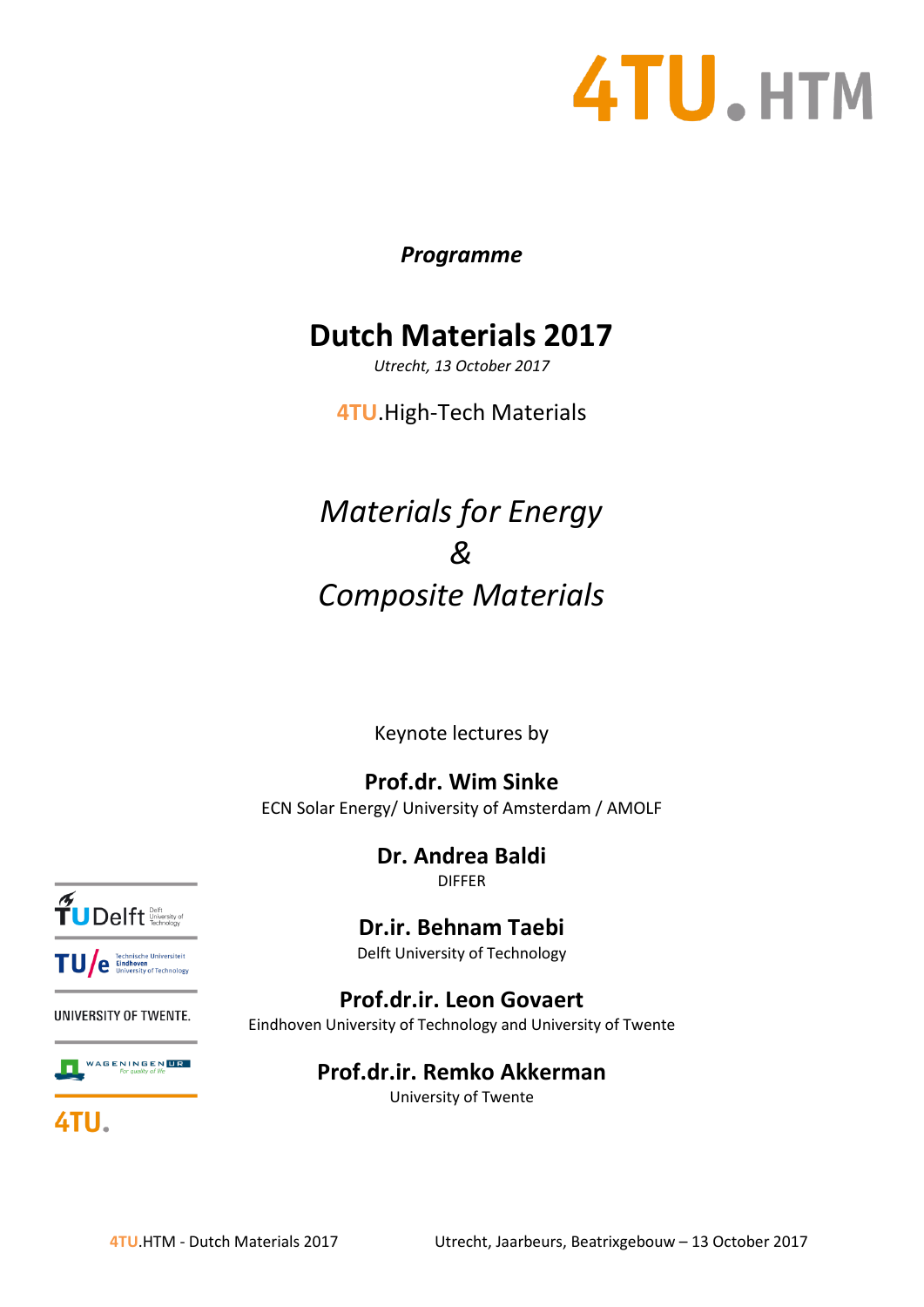

| 10.15           | Welcome (coffee and registration)<br>(Setting up) Poster exhibition                                                                                                                                                                    |
|-----------------|----------------------------------------------------------------------------------------------------------------------------------------------------------------------------------------------------------------------------------------|
|                 | ROOM 117 (plenary)                                                                                                                                                                                                                     |
| $10.30 - 10.45$ | Opening & Presentation of the new <b>4TU</b> .HTM website:<br>4TU.Materials Scientists search tool<br>Prof.dr.ir. Jilt Sietsma (scientific director 4TU HTM)<br>Materials Science and Engineering, 3mE, Delft University of Technology |
|                 | Morning session (Room 117): Materials for Energy<br>Chair: Jilt Sietsma                                                                                                                                                                |
| $10.45 - 11.15$ | Materials challenges for terawatt-scale photovoltaics<br>Prof.dr. Wim Sinke<br>ECN Solar Energy / UvA / AMOLF                                                                                                                          |
| $11.15 - 11.45$ | Nanomaterials for energy applications: a single particle approach<br>Dr. Andrea Baldi<br>DIFFER (Dutch Institute for Fundamental Energy Research)                                                                                      |
| $11.45 - 12.00$ | <b>Coffee Break</b>                                                                                                                                                                                                                    |
| $12.00 - 12.15$ | Photochromism in rare earth metal-oxy-hydrides<br>Fahimeh Nafezarefi M.Sc.<br>Delft University of Technology                                                                                                                           |
| $12.15 - 12.30$ | BaSi <sub>2</sub> : An earth-abundant absorber material for thin-film solar cell applications<br>Yilei Tian M.Sc.<br>Delft University of Technology                                                                                    |
| $12.30 - 13.00$ | Good Governance of Climate and Energy Risks<br>Dr.ir. Behnam Taebi<br>Delft University of Technology                                                                                                                                   |
| 13.00 - 13.30   | Lunch - and time to view posters (in ROOM 116)                                                                                                                                                                                         |
| $13.30 - 14.00$ | 'New Horizons in Designer Materials' & 4TU posters within Materials Science<br><b>Poster Presentation Session (Room 117)</b><br>Chair: Julius Vancso                                                                                   |
| 14.00 - 14.30   | Poster session - time to view and discuss posters (Room 116)                                                                                                                                                                           |